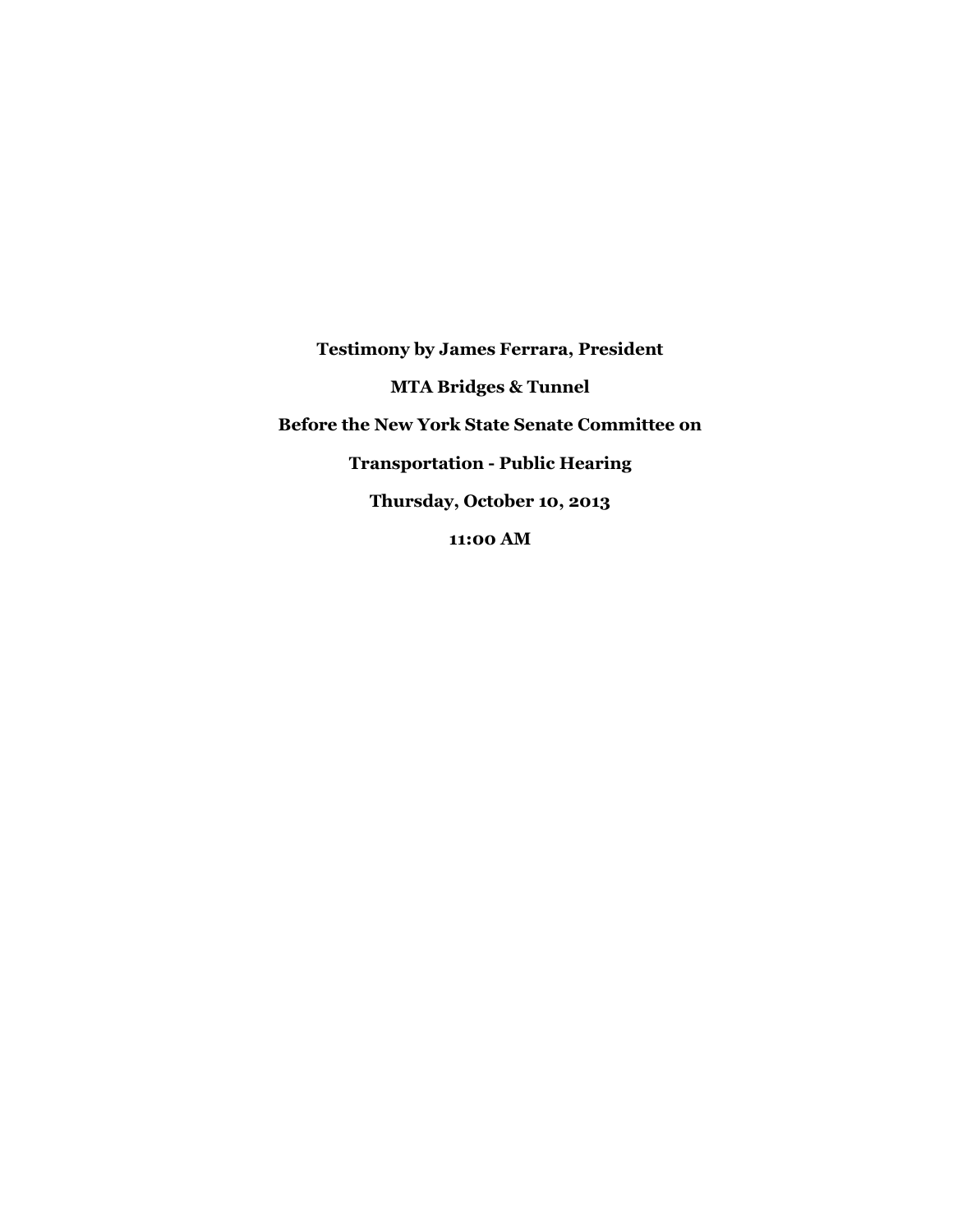Good morning, Senator Fuschillo, and members of the Committee.

I am James Ferraro, president of MTA Bridges and Tunnels. MTA Bridges and Tunnels operates seven bridges and two tunnels that link the five boroughs of New York City. We have a dual mission: to enhance regional mobility and provide significant financial support for transit. Almost 283 million vehicles crossed our facilities in 2012, generating close to \$1.5 billion in toll revenue. Approximately 60% of this revenue-- \$893 million last year—went to New York City Transit and the MTA's Commuter railroads. Since the MTA was created in 1968, approximately \$19.6 billion has been provided to support mass transit in the New York region.

Our July 2013 Financial Plan projects toll revenue of \$1.612 billion this year and \$1.634 billion in 2014, \$17 million and \$18 million greater, respectively, than our February estimate, primarily due to higher than forecast traffic volume. Total expenses are budgeted at approximately \$451 million in 2013, slightly higher than planned, primarily due to the timing of some Sandy-related expenses. Only slight expense increases of about 4% against our February Plan--again primarily for Sandy-related expenses--are projected in 2014. Our support to mass transit in 2013 is projected to be almost \$937 million and more than \$900 million in 2014, both in line with our original projections.

Our budget includes about \$21 million in overtime for both this year and in 2014. Since 2009, we have reduced overtime by approximately 22% and I'm pleased to report that thus far this year, we are under budget by almost \$900,000 or 7.8%. The major reasons for these lower costs are our managerial efforts to increase availability and the consolidation of our Maintenance functions in 2010, enabling us to more efficiently schedule our maintenance work and deploy our workforce.

We are working hard to reduce costs. Also in 2010, we eliminated our materials warehouse and instituted "just in time" vendor delivery, saving \$1.6 million annually in building maintenance costs and generating \$300,000 in recurring labor savings. In 2011, we reduced our vehicle fleet, which has produced annual recurring operating savings of over \$700,000. Our efforts to reduce costs are continuing; just this past month, our payroll and human resources functions were consolidated within the Business Service Center, enabling us to reduce headcount by 21 positions without any disruption in service to our employees.

Another major initiative for us is to make E-ZPass—which is the least expensive way to collect tolls—more available to all B&T customers. These efforts have helped increase E-ZPass usage to the current level of 83% of total traffic, which is 2.2 percentage points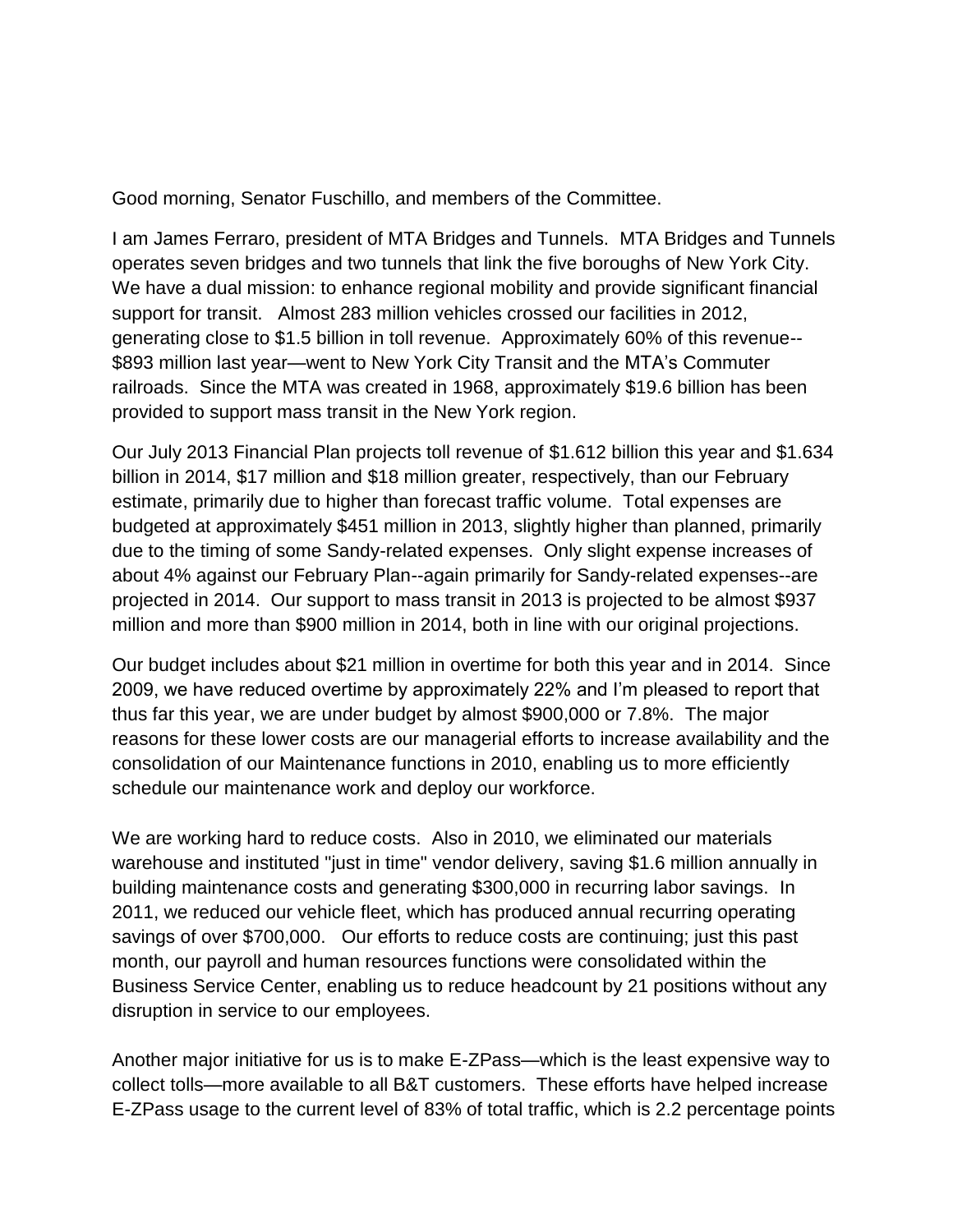greater than last year at this time and among the highest market shares in the country. Our efforts include:

- Selling E-ZPass "On the Go" pre-paid tags in the cash toll lanes at each facility beginning in 2012. Nearly 250,000 tags have been sold in the lanes since we began the program in June 2011;
- Spanish language versions of the E-ZPass application, interactive website, and the customer service telephone voice response system, which were introduced in January of 2012;
- The introduction of the MTA Reload Card in February 2012, an initiative which makes it easier for customers to replenish their E-ZPass account with cash; and
- The introduction of E-ZPass "Pay per Trip" in November 2012, which enables customers to set up an E-ZPass account without a pre-paid balance and pay for their tolls each day through an ACH deduction from their checking account.

Another important B&T initiative is the pilot project at the Henry Hudson Bridge to test All Electronic Tolling (AET) or Cashless Tolling collection operations. The implementation of cashless tolling at the facility began almost a year ago. All motorists are now able to use any lane to drive through the toll plaza without stopping and we have increased traffic flow or throughput, from approximately 800 vehicles per hour to 1,200. For customers without an E-ZPass tag, an image is taken of their license plate and the registered driver receives a bill in the mail. Since the pilot began, about 93% of total crossings have been E-ZPass and 7% "Toll by Mail" transactions. The purpose of the pilot is to test both the new technologies required to collect video images from passing vehicles and the back-office systems to collect tolls from registered owners of vehicles without an E-ZPass tag. The data collected from this pilot, which will continue through next year, will be used to evaluate and guide future toll collection and toll plaza reconstruction plans.

Like all of the agencies, we are completing the fourth year of our 2010-14 capital program. Our \$2.1 billion program is, of course, mainly focused on state of good repair projects to maintain the structural integrity of our facilities. Significant customer service improvements are also being carried out, including:

 The first phase of a major toll plaza improvement project at the Verrazano-Narrows Bridge that included demolition of the unused Brooklyn-bound toll booths was completed in 2011. The next phase of construction (\$51 million) was awarded in late 2011 and includes removing the remaining three unused eastbound toll booths, improvements to the entrance and exit ramps and rehabilitation of the eastbound toll plaza. This project is expected to be completed by summer 2015.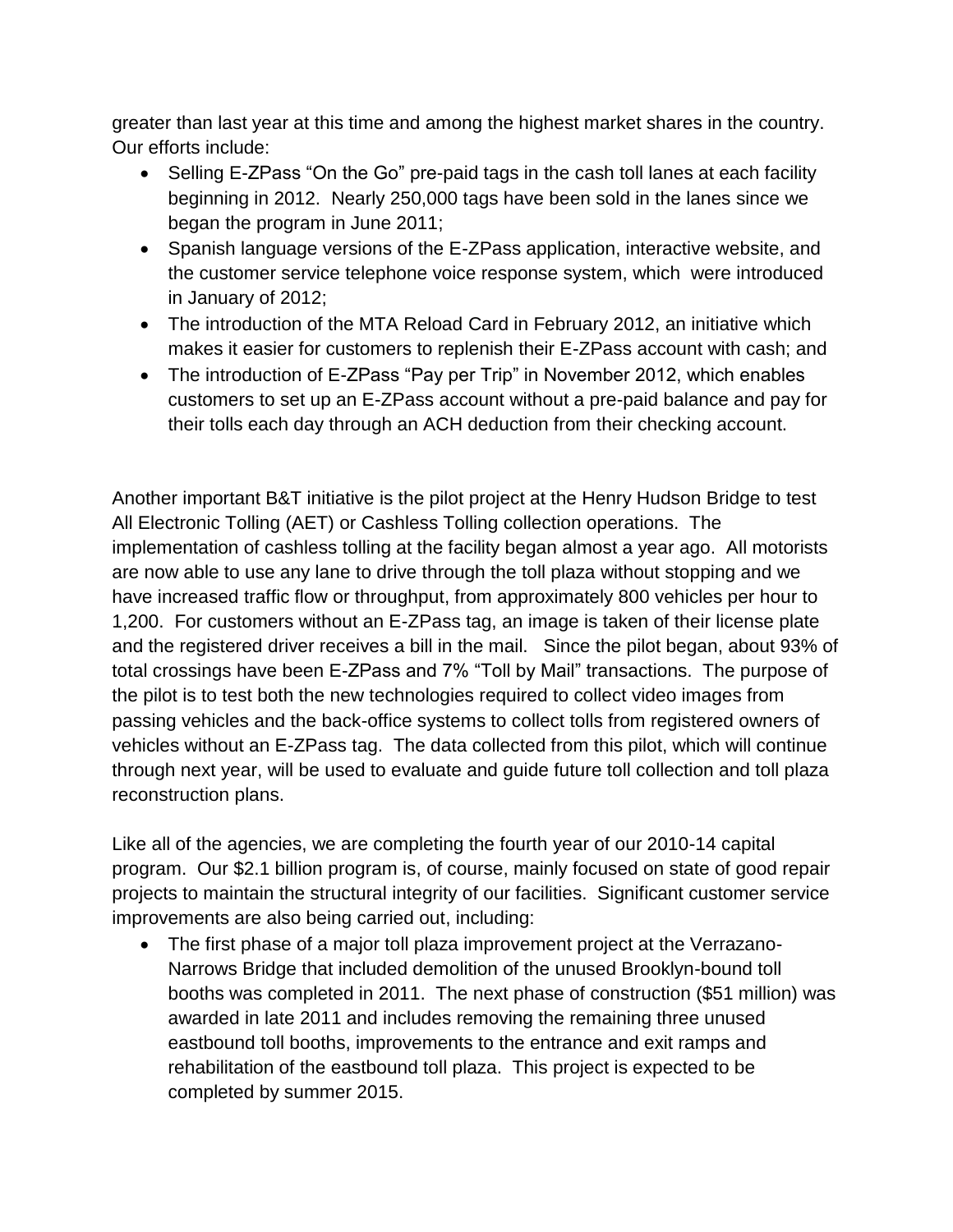- In June of this year, a new entrance ramp from Narrows Road South, leading onto the bridge was opened. This new ramp will provide a smoother transition from the service road onto the upper level of the bridge.
- In September, the newly constructed Lily Pond Avenue entrance ramp, Brooklynbound, opened with an improved wider and more efficient configuration over the old on-ramp.
- In late 2012, a five-year, \$235.7 million construction contract was awarded to replace the original 1960s upper level suspended span roadway of the Verrazano-Narrows Bridge with a lighter steel deck. Once this project is completed itwill include the agency's first reversible high-occupancy vehicle lane. The new reversible lane will connect with State Department of Transportation's Bus/HOV lanes on either side of the bridge, providing a continuous HOV lane from the Staten Island Expressway straight through to the Hugh L. Carey Tunnel, saving time for thousands of daily bus and HOV car commuters.

In addition to the nearly \$600 million in Verrazano Capital Program improvements, in mid-2012 a \$50 million design/build contract was awarded to reconstruct the Manhattan/Queens ramp at the Robert F. Kennedy Bridge. The 26-month project to reconstruct the 54,000-square-foot ramp is expected to be completed by fall 2014, and will provide customers a much smoother ride through the bridge complex.

At the Bronx Whitestone, a \$212 million Capital project to reconstruct the Bronx approach roadway, providing drivers with wider 12-foot lanes and new safety shoulders, was completed in August 2012, two months ahead of schedule. Currently underway is the \$109 million reconstruction of the Queens approach to the bridge which was awarded in July 2011. For both the Bronx and Queens projects a moveable barrier was successfully utilized to maintain full capacity for the morning and evening peak travel hours. The work will include reconstruction and widening of the 1,010-foot long Queens Approach roadway and new safety shoulders. In order to accommodate construction in Queens, B&T relocated the playground under the approach in Francis Lewis Park to an open area in the park, with expanded and rebuilt playground features. A substantial relandscaping of the area surrounding the support piers is also included under this contract. Completion is scheduled for 2015.

And at the Throgs Neck, we are currently at work re-surfacing spans—a total of 67,000 square feet—of the deteriorated southbound roadway, which will result in a smoother ride for customers. We are steadily moving along with a \$47 million project that involves cleaning, repairing and re-painting 2.5 million square feet of steel, which will result in the removal of all old lead paint, and a new anti-corrosive coating that will last for decades to come.